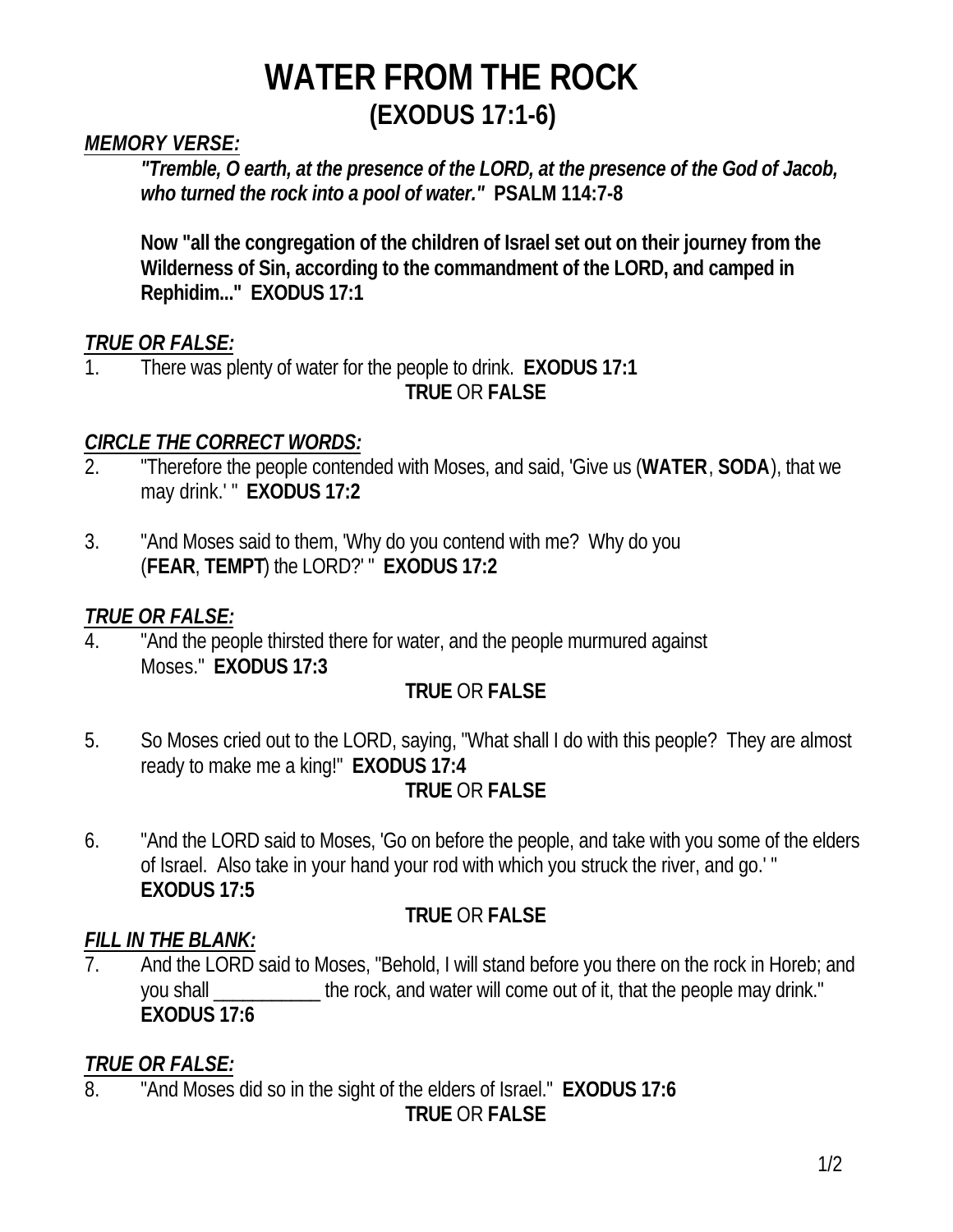# *MEMORY VERSE:*

*"Tremble, O earth, at the presence of the LORD, at the presence of the God of Jacob, who turned the rock into a pool of water."* **PSALM 114:7-8**

*Now "all the congregation of the children of Israel set out on their journey from the Wilderness of Sin, according to the commandment of the LORD, and camped in Rephidim..."* **EXODUS 17:1**

## *TRUE OR FALSE:*

1. There was plenty of water for the people to drink. **EXODUS 17:1 TRUE** OR **FALSE**

## *FILL IN THE BLANKS:*

- 2. "Therefore the people contended with Moses, and said, 'Give us \_\_\_\_\_\_\_\_\_\_\_, that we may drink.' " **EXODUS 17:2**
- 3. "And Moses said to them, 'Why do you contend with me? Why do you \_\_\_\_\_\_\_\_\_\_ the LORD?' " **EXODUS 17:2**

### *TRUE OR FALSE:*

4. "And the people thirsted there for water, and the people murmured against Moses." **EXODUS 17:3**

#### **TRUE** OR **FALSE**

5. So Moses cried out to the LORD, saying, "What shall I do with this people? They are almost ready to make me a king!" **EXODUS 17:4**

#### **TRUE** OR **FALSE**

#### *FILL IN THE BLANKS:*

- 6. "And the LORD said to Moses, 'Go on before the people, and take with you some of the elders of Israel. Also take in your hand your \_\_\_\_\_\_ with which you struck the river, and go.' " **EXODUS 17:5**
- 7. And the LORD said to Moses, "Behold, I will stand before you there on the rock in Horeb; and you shall **the rock, and water will come out of it, that the people may** drink." **EXODUS 17:6**

#### *TRUE OR FALSE:*

8. "And Moses did so in the sight of the elders of Israel." **EXODUS 17:6**

#### **TRUE** OR **FALSE**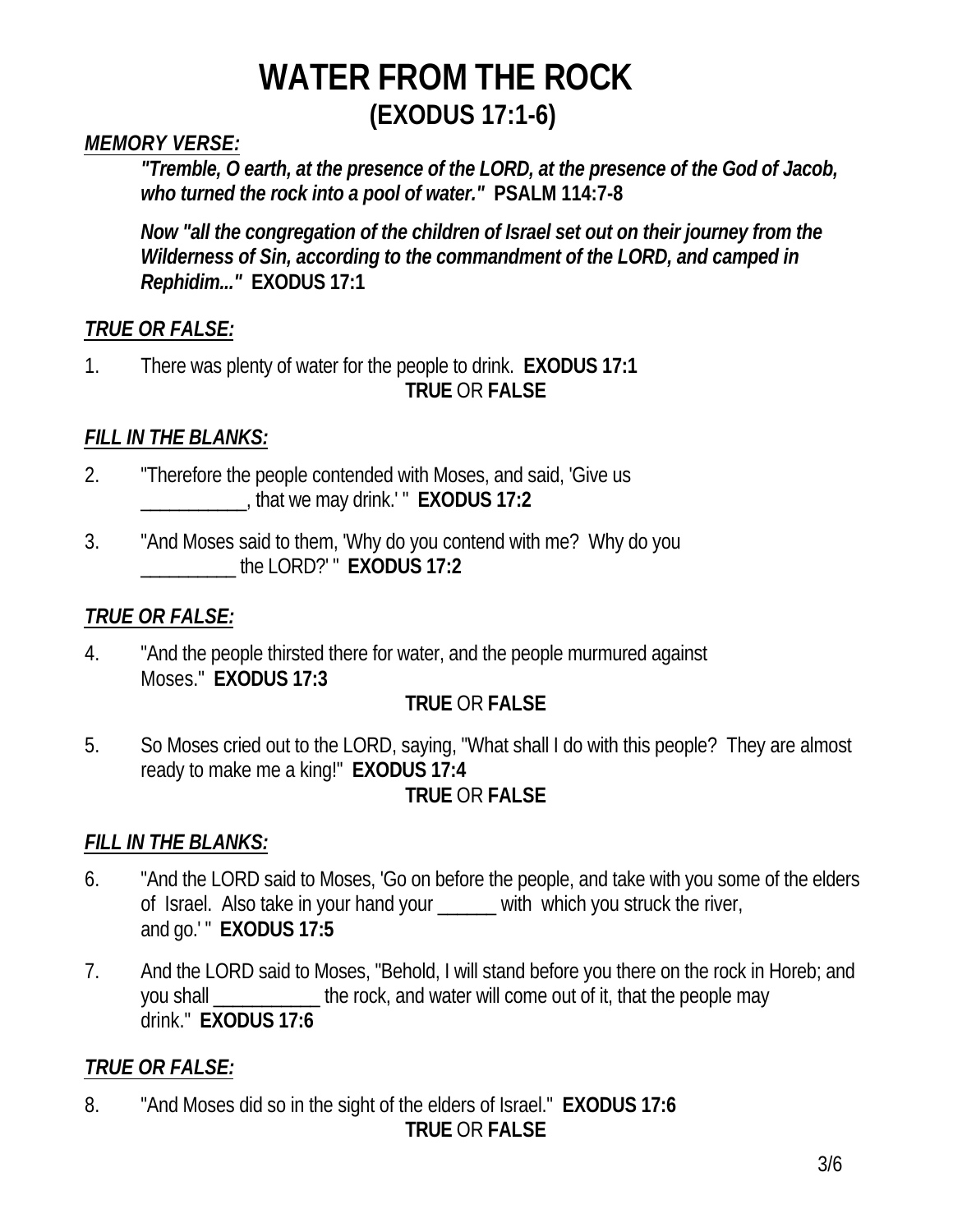

"Behold, I will stand before thee there upon the rock in Horeb; and thou shalt smite the rock, and there shall come water out of it, that the people may drink. And Moses did so in the sight of the elders of Israel." **EXODUS 17:6**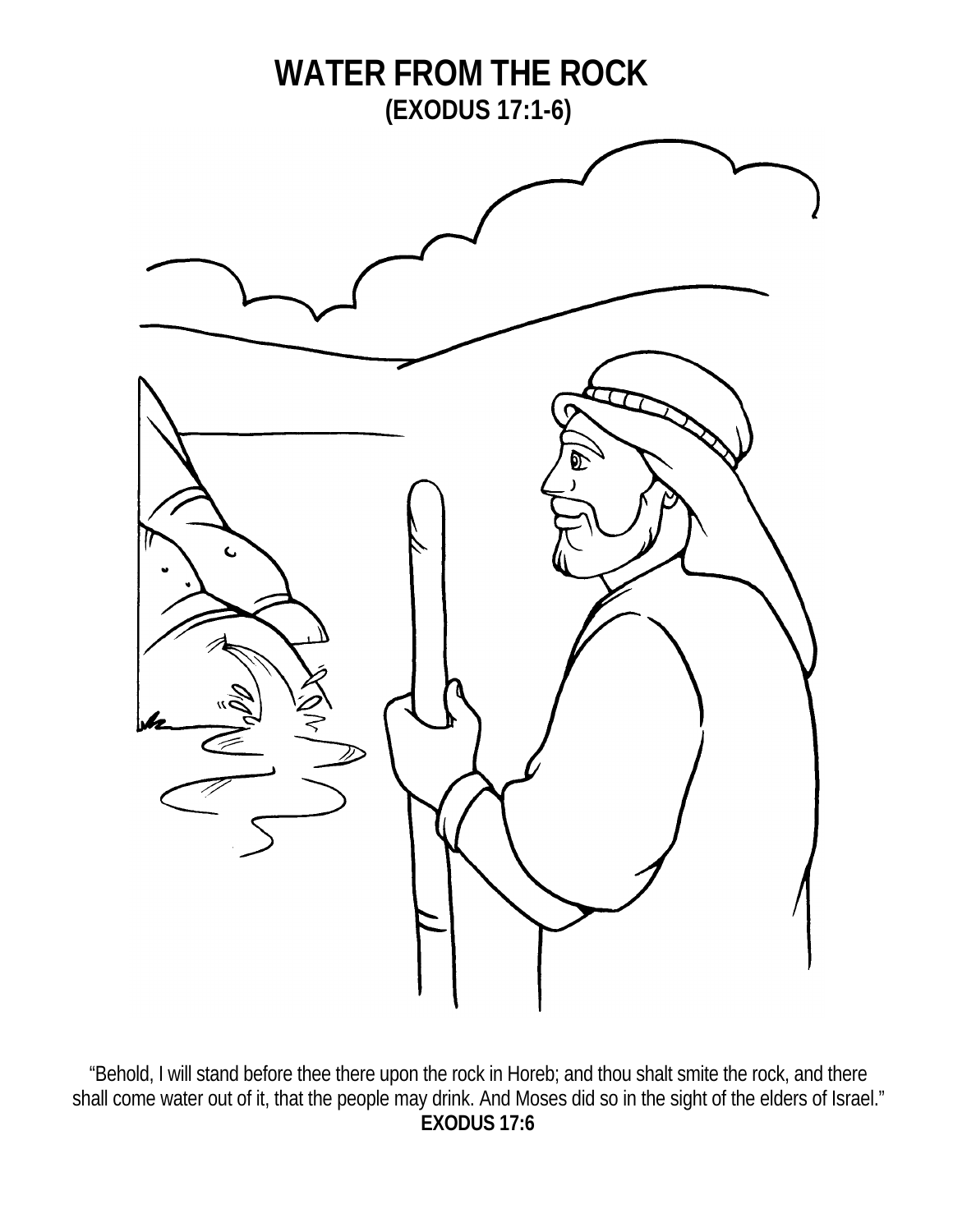

*"Tremble, O earth, at the presence of the LORD, at the presence of the God of Jacob, who turned the rock into a pool of water."* **PSALM 114:7-8**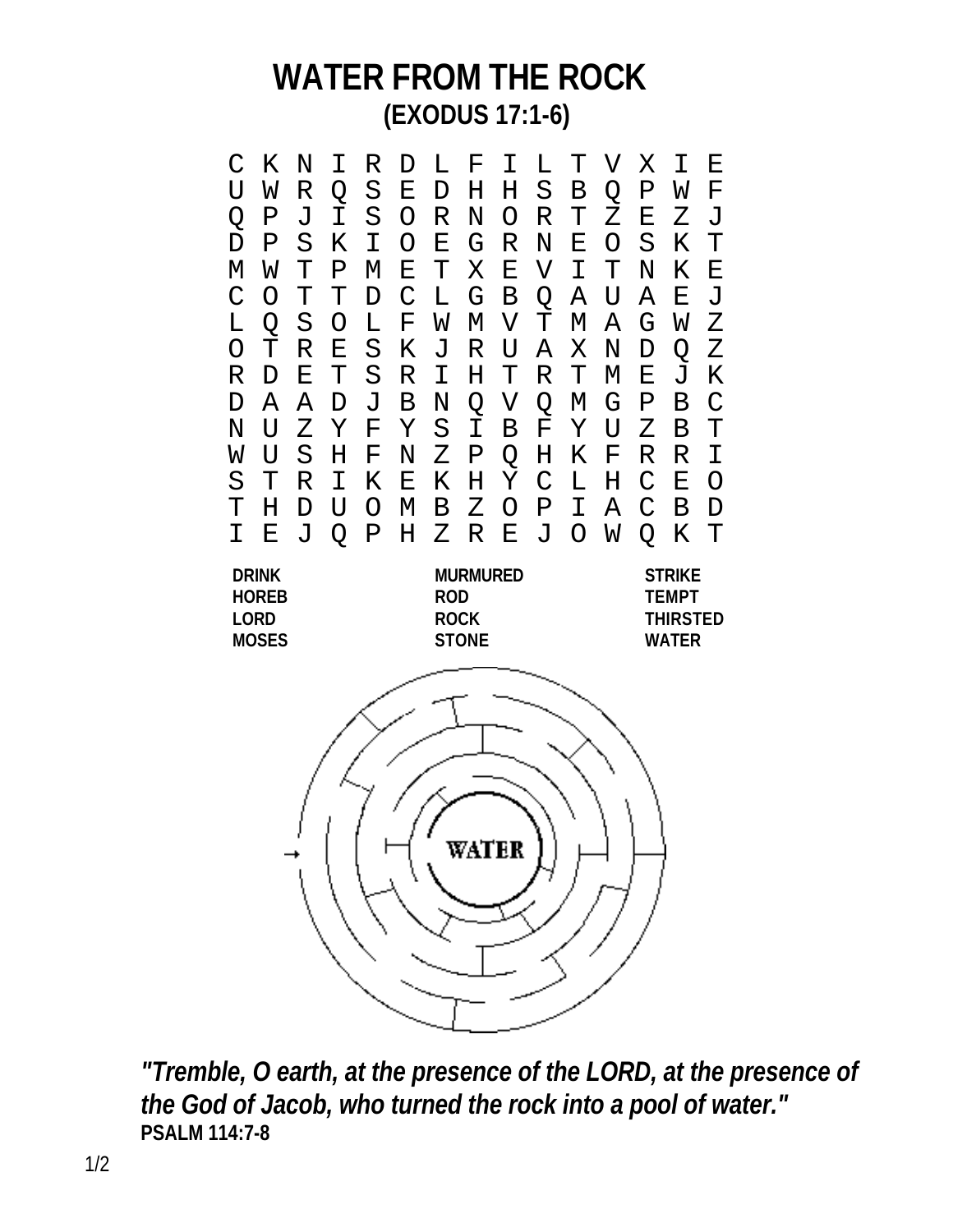U B Y M X W F J W V U A T K J G C W R U G P G B O H M T Q I T A T I W D V W F A I M M D S Q K N X T E M P T S V C Z Y D C W O B T I Q N I O T U R E S B C O X D E R Q O L H S A I N D E R P I G H A D W U N H H K L I S T R D N W I R E T A W T X G V S W H Q R A H D Q P E A C R K F L M K V S V T V L S I Q X N L G E E U B A K B G R J Y P P L T C N K D B K M N E O U Y S V X O B U B U E A B E W I Q U H A Y S N N W A Q T Z A U D R R A R N D T P Y K T G E M J N Z F J O C S F T Y L L A R P B O L V U D N F H Y D Y U S M U U D F M K D N C I R K C O R S B T Z A F W Y H Y K P V E C R M T K Q E B O H S L Q S E F O K D A T A K U S U S P M K V Y N M L K J S D L C Z O Q R Q O P J K Y H I U M T Q P Z O J E B H M E M Y K R K L S B G G S P Z Z W M H A J T D F G E W O V S M E P R O M Y D F U T H W O H N L I U E **DRINK MURMURED STRIKE ELDERS ROCK TEMPT HOREB ROD THIRSTED MOSES STONE WATER** WATER

*"Tremble, O earth, at the presence of the LORD, at the presence of the God of Jacob, who turned the rock into a pool of water."* **PSALM 114:7-8**